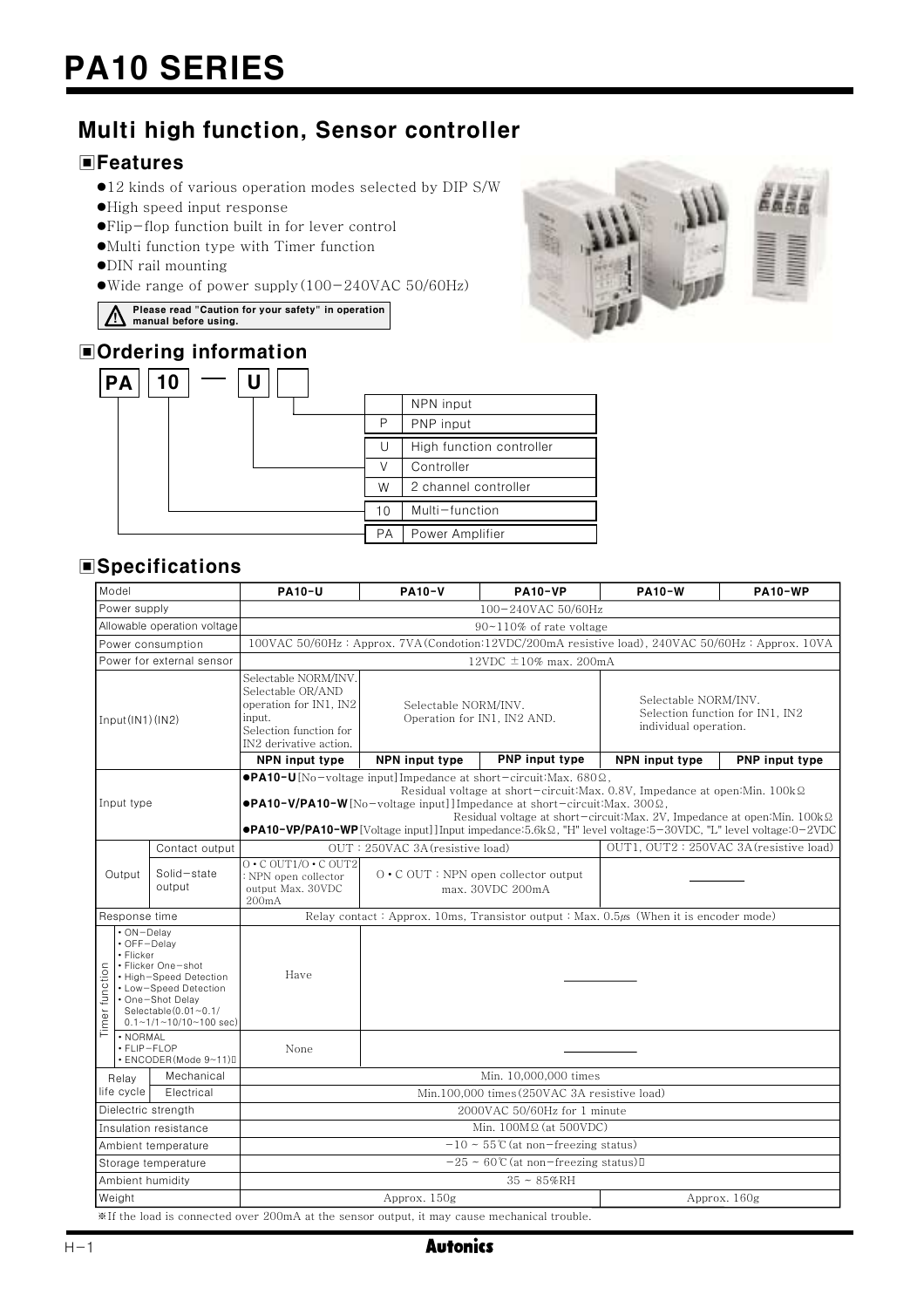# **SENSOR CONTROLLER**

## **FDimensions**

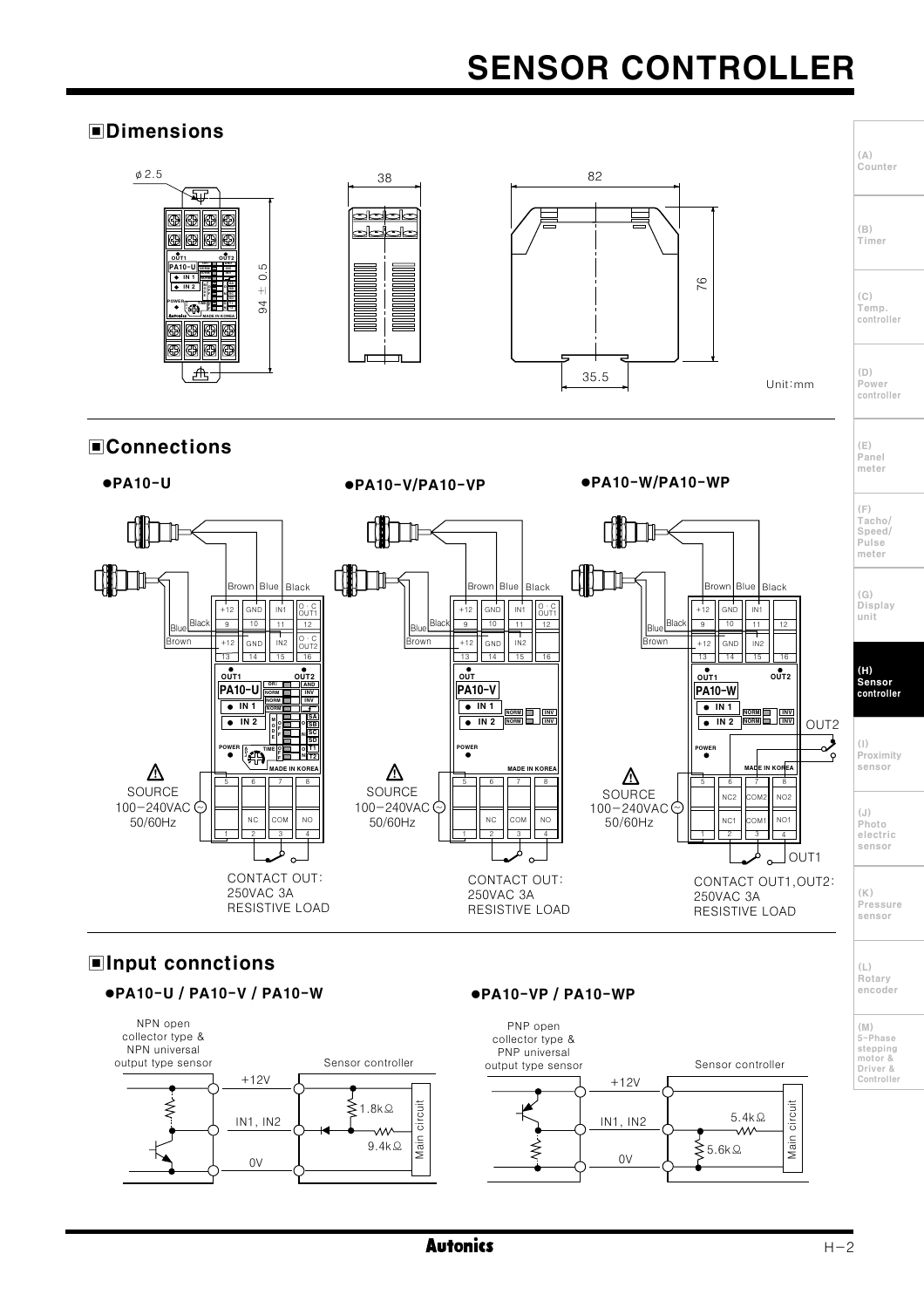# **■Function diagram**



 $\overline{11}$ 

IN1

IN2

 $\sqrt{2}$ 

 $\vert 4 \vert$ 

 $\Pi$ 

 $\overline{10}$ 

 $\frac{1}{\text{OUT}}$ 

**PA10-U** 

 $\sqrt{•}$  IN 1

 $\sqrt{2}$  IN 2

្រុ

 $\overline{M}$ 

 $\overline{N}$ 

# ■Front panel indentification

#### $ePA10-U$

- [1] Power indicator:
- LED turns on when AC power applied
- 2 Output indicator 1 : Indication of output signal
- 3 Output indicator 2 : Indication of output signal
- 4 Sensor input indicator Indication of sensor input signal (LED turns on when sensor input is Low)
- 5 AND/OR selection switch: Select "AND" or "OR" for IN1, IN2 Input
- 6 Selection switch of sensor input signal **NORM INV** (Input signal reverse turn function)  $\bullet$ NORM : LED turns on when input signal is low. ( $\tau$ )  $\bullet$ INV : LED turns on when input signal is high. ( $\cdot$  )
- [7] Derivative action selection of IN2 input signal (OR/AND selection switch: AND):

**NORM**  $\boxed{\phantom{a}}$   $\boxed{\phantom{a}}$  (When input signal is high( $\boxed{\phantom{a}}$ ), it is effective signal)

- .NORM: IN2 input signal is operating as reverse turn function
- Function of IN2 input signal. \*See < I Applications>

#### ●PA10-V/PA10-VP



- [1] Power indicator : LED turns on when AC power applied
- 2 Output indicator: Indication of output signal
- 3 Sensor input indicator: ●PA10-V : Indication of sensor input signal(LED turns on when
- sensor input is Low) ●PA10-VP : Indication of sensor
- input signal(LED turns on when sensor input is High)

#### 4 Selection switch of sensor input signal

- .NORM : LED turns on when input signal is low.
- OINV: LED turns on when input signal is high.
- 5 Terminal block
- \*When IN1, IN2 input signal
- is AND. OUT will work.

#### ●PA10-W/PA10-WP

 $\overline{3}$ 

 $\overline{5}$ 

 $\overline{7}$ 

 $\overline{8}$ 

 $7 - 6$ 

脂制蜡

<u>pedir</u>

10 Timer volume:

[1] Terminal block



- -
- 11 Power indicator: LED turns on when AC power applied
- 2 Output indicator

8 Selection switch for operation mode: See < ■ Operation mode> in next page.

**9** Selection switch of time range and max. input

frequency : It is the switch to select time range

(1~7 mode) or allowable input frequency(9~11 mode).

 $\bullet$ Time range: Approx. 0.01 ~ 0.1sec.

Max. input frequency: 100kHz

 $\bullet$ Time range: Approx. 0.1 ~ 1sec.

 $\bullet$ Time range: Approx. 0.1 ~ 10sec.

 $\bullet$ Time range: Approx. 10 ~ 100sec.

Max. input frequency: 10kHz

Max. input frequency: 1kHz

Max. input frequency: 100Hz

Adjust time as same as the range of No. 9 function.

- Indication of output signal 3 Sensor input indicator:
	- ●PA10-W: Indication of sensor input signal(LED turns on when sensor input is Low)
	- ●PA10-WP: Indication of sensor input signal(LED turns on when sensor input is High)
- 4 Selection switch of sensor input signal
	- .NORM: LED turns on when input signal is low.
	- ·INV: LED turns on when input signal is high

#### 5 Terminal block

\*Selectable NORM/INV. Selection function for IN1 IN2 individual operation.

**Autonics**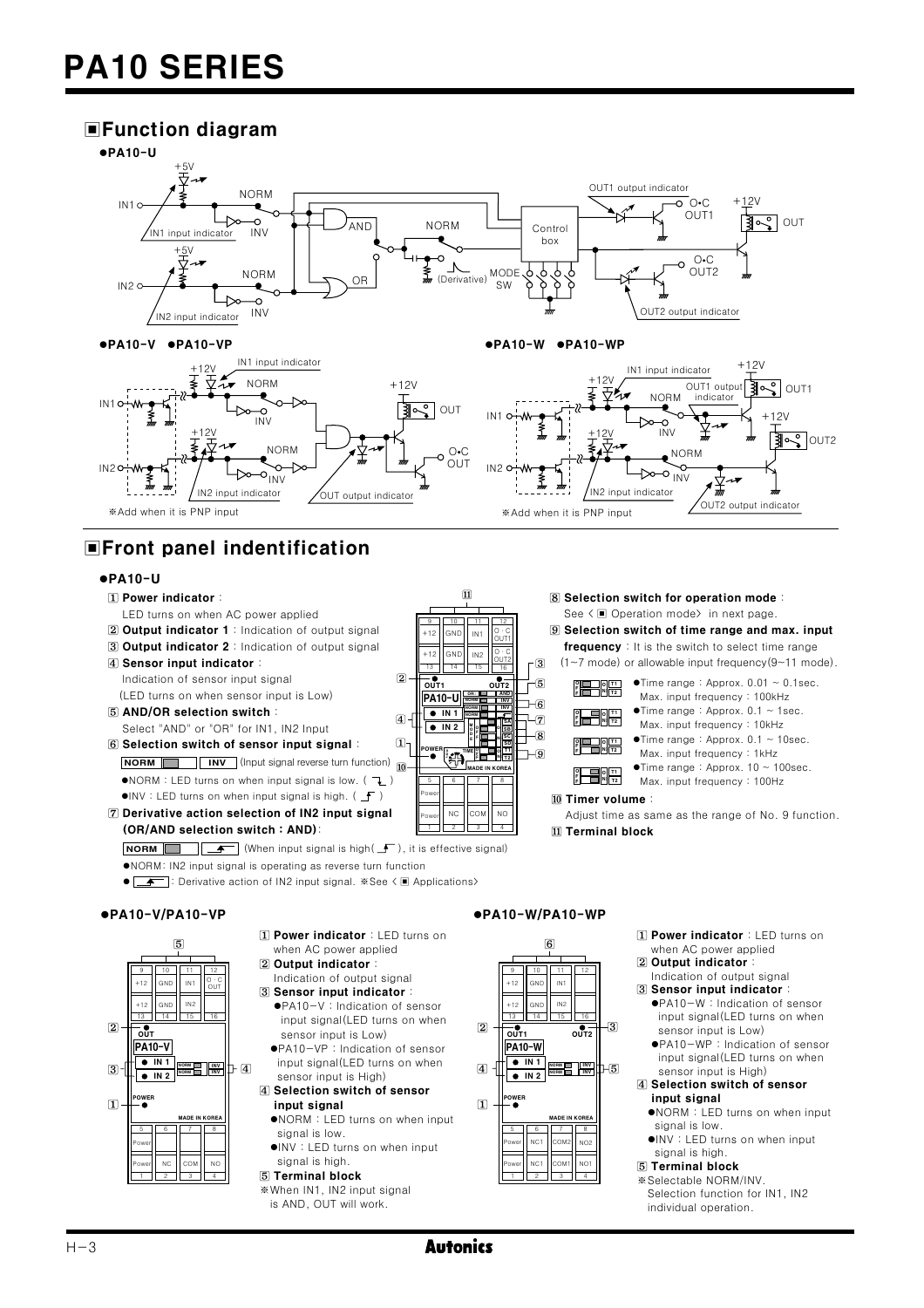# **SENSOR CONTROLLER**

#### **■Operation mode(PA10-U)**  $(\triangle)$ .MODE 0 NORMAL MODE Counter :OUT will work according to input signal regardless Timer. <OR function> <AND function> ON  $(\mathbb{R})$ ON  $IN1$  $IN1$ OFF OFF Timer **SA** M  $\overline{\text{SB}}$  $\ddot{\circ}$  $\cap N$ ON  $IN2$  $IN2$  $\ddot{\mathsf{p}}$  $\overline{\overline{\text{sc}}}$ OFF OFF E  $(C)$  $\overline{\overline{\textsf{SD}}}$  $ON$ ON Temp.<br>controller OUT OUT OFF OFF \*Output will be ON when either \*Output will be ON when both IN1 or IN2 is ON. IN1 and IN2 are ON.  $(D)$ ●MODE 1 ON-DELAY MODE .\_,<br>Power :OUT will be ON after setting time according to one of IN1 and IN2 is ON. When IN1 and IN2 are OFF, controller OUT will be OFF. (This is when input logic is OR)  $ON$  $(E)$  $IN1$ Panel OFF **SA** meter M  $|SB|$  $\bigcap$ ۱n  $IN2$ F  $\cap$ EE ١D  $|SC|$ F  $(F)$ ١F  $\overline{\text{SD}}$ Tacho/  $O<sub>N</sub>$ T: Setting time OUT Speed/ OFF  $PII$ se meter **OMODE 2 OFF-DELAY MODE!** : OUT will be ON at the same time when IN1 or IN2 is ON then OUT will be OFF after setting time  $(G)$ according to IN1 or IN2 is OFF. (This is when input logic is OR) Display unit  $\bigcap$  $IN1$  $\overline{\text{SA}}$ OFF M  $\overline{\text{SB}}$  $ON$  $\circ$  $IN2$  $(H)$ l n  $\overline{\text{sc}}$ OFF Sensor<br>controll  $\tau$  $\overline{1}$  $\overline{\text{sn}}$  $ON$ T: Setting time OUT  $\bigcap$ EE **OMODE 3 ONE-SHOT DELAY MODE**  $($ |  $)$ \''<br>Proximity :OUT will be ON at the same time with IN1 or IN2 is ON then OUT will be OFF after setting time. sensor (This is when input logic is OR) ON  $(.1)$ IN<sub>1</sub> Photo OFF SΔ M electric  $\Omega$ sensor  $\overline{\text{SB}}$ ON ۱o  $IN2$ F OFF D  $\overline{\text{sc}}$ T ١E  $\overline{\text{SD}}$ ON **OUT**  $(K)$ T: Setting time OFF Pressure . . . . . .<br>sensor ●MODE 4, 5 FLICKER MODE / FLICKER ONE-SHOT MODE :OUT will be ON after setting time for IN1 input then it is flickering and OUT will be flickering after setting  $(\mathrel{\sqcup})$ time from ON. But, in case of One-shot Mode, output time (Ts) will selected by  $\boxed{\mod{F}}$   $\boxed{\mod{F}}$  S/W. er<br>Rotarv encoder  $\overline{S}$  : T<sub>S</sub> = Approx. 10ms, **NORM** : T<sub>S</sub> = Approx. 100ms)  $SA$ ON  $(N)$  $IN1$ M  $CCE$ ....,<br>5-Phase  $\log$ Öp stepping<br>motor &<br>Driver & F  $\bigcap$  $MSE$ Note) ON/OFF rate of Flicker output is  $IN2$ F  $\cap$ EE IΕ  $1.1$  $\sqrt{5D}$ Controller  $\overline{\mathbf{r}}$  $\overline{r}$ Note) In case of Flicker Mode, it is not  $(MODE 4)$  $ON$ MODE 4 OUT different between **OR THAND** OFF **SA** and  $\overline{\text{NORM}}$   $\overline{\text{I.F}}$  S/W. lм lo  $0$ SB MODE 5  $\bigcap$ 0 F Note) In case of One-Shot Mode, OUT l٥  $\overline{\mathsf{sc}}$  $OFF$ Ē it is not different between ١E Τs тś Ť۶  $\overline{\text{SD}}$  $OR$   $AND$   $S/W$ . ※ T: Setting time, Ts: One-Shot output time  $(MODE 5)$ **Autonics**  $H - 4$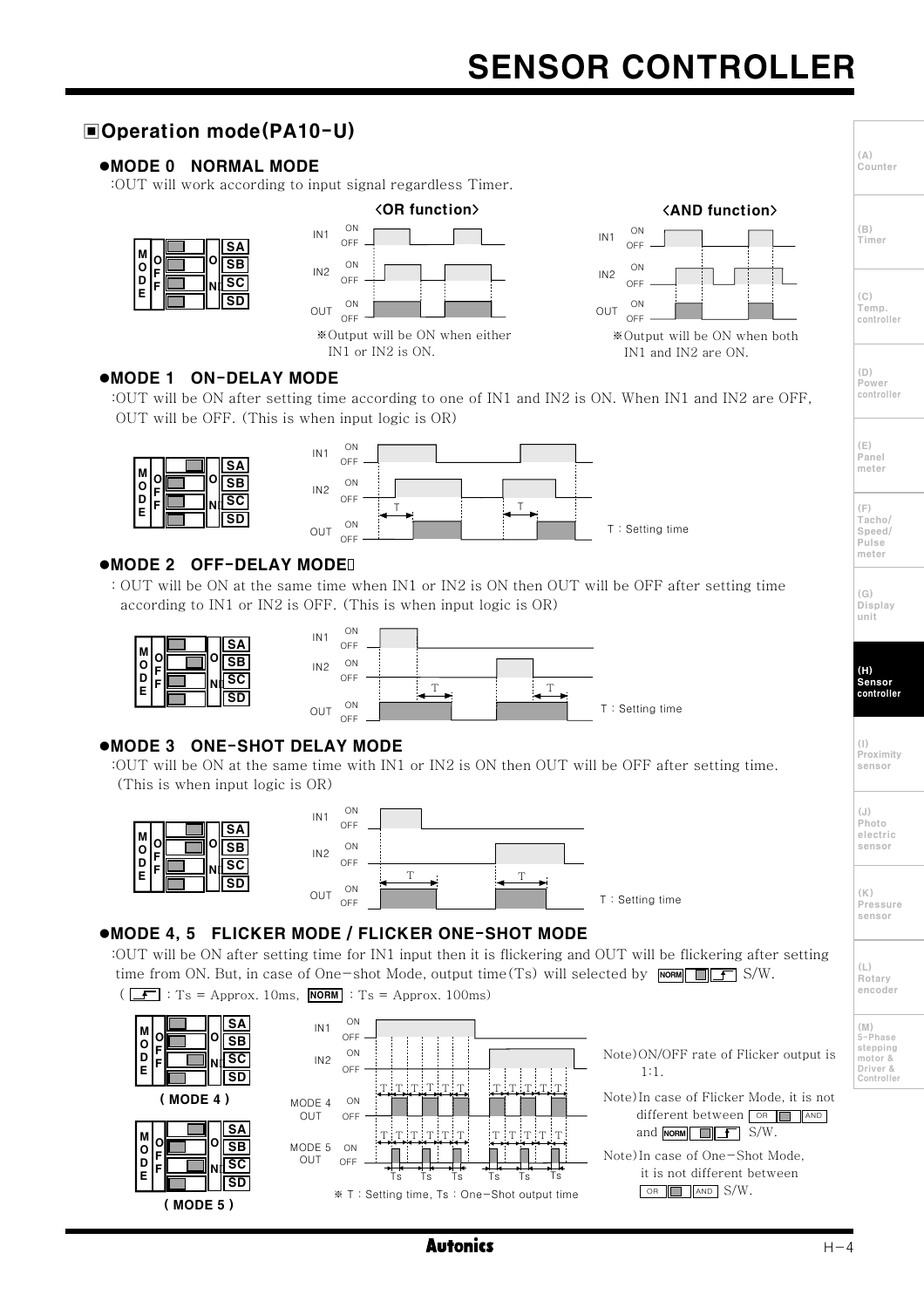۱a

# Doperation mode(PA10-U)

## ●MODE 6 LOW-SPEED DETECTION MODE

:00T will be ON when input signal  $(N1)$  is longer than setting time by comparing it to to the setting time by one cycle.



Note) Above is when input logic is OR and it will be the same by using IN2 input signal terminal instead of IN1. Note) When use MODE 6 as above, be sure that OUT will be work at the same time with power supply.

#### ●MODE 7 HIGH-SPEED DETECTION MODE

:OUT will be ON when input signal (IN1) is shorter than setting time by comparing it to to the setting time by one cycle.





Note) Above is when input logic is OR and it will be the same by using IN2 input signal terminal instead of IN1.

#### ©TIME S/W function (MODE 1 ~ MODE 7)

:Set the setting time by TIME S/W(T1, T2) and front TIME VOLUME(ADJ).

| Mode             | MODE 1 $\sim$ MODE 7 | MODE 6 $\sim$ MODE 7                    |  |
|------------------|----------------------|-----------------------------------------|--|
| ltem<br>TIME S/W | Setting time range   | Input frequency (*rpm)                  |  |
|                  | $0.01 \sim 0.1$ sec  | $100 \sim 10$ Hz $(6,000 \sim 600$ rpm) |  |
| ان<br>آ          | $0.1 - 1$ sec        | $10 \sim 1$ Hz (600 $\sim 60$ rpm)      |  |
| o<br>F           | $1 \sim 10$ sec      | $1 \sim 0.1$ Hz (60 $\sim$ 6rpm)        |  |
| 위<br>F           | $10 \sim 100$ sec    | $0.1 \sim 0.01$ Hz (6 $\sim 0.6$ rpm)   |  |

\*Range of operating rpm is 1 pulse per 1 revolution

\*When the pulse is increasing per 1 revolution, range of operating rpm is decreasing.

#### .MODE 8 Flip-Flop MODE [ OUT LATCH operation ]

: When IN1 signal is input then the Flip-Flop output will be  $ON(SET)$ . When the IN2 signal is input, Flip-Flop Signal will be OFF (RESET).





Note) IN2 will be the first of input signal.

Note) It is not different between  $\boxed{OR}$   $\boxed{)}$  AND and  $\boxed{norm}$   $\boxed{ }$   $\boxed{S/W}$ .

Note) There is no Timer function in Flip-Flop Mode, therefore use this unit with Time S/W(T1, T2) are OFF.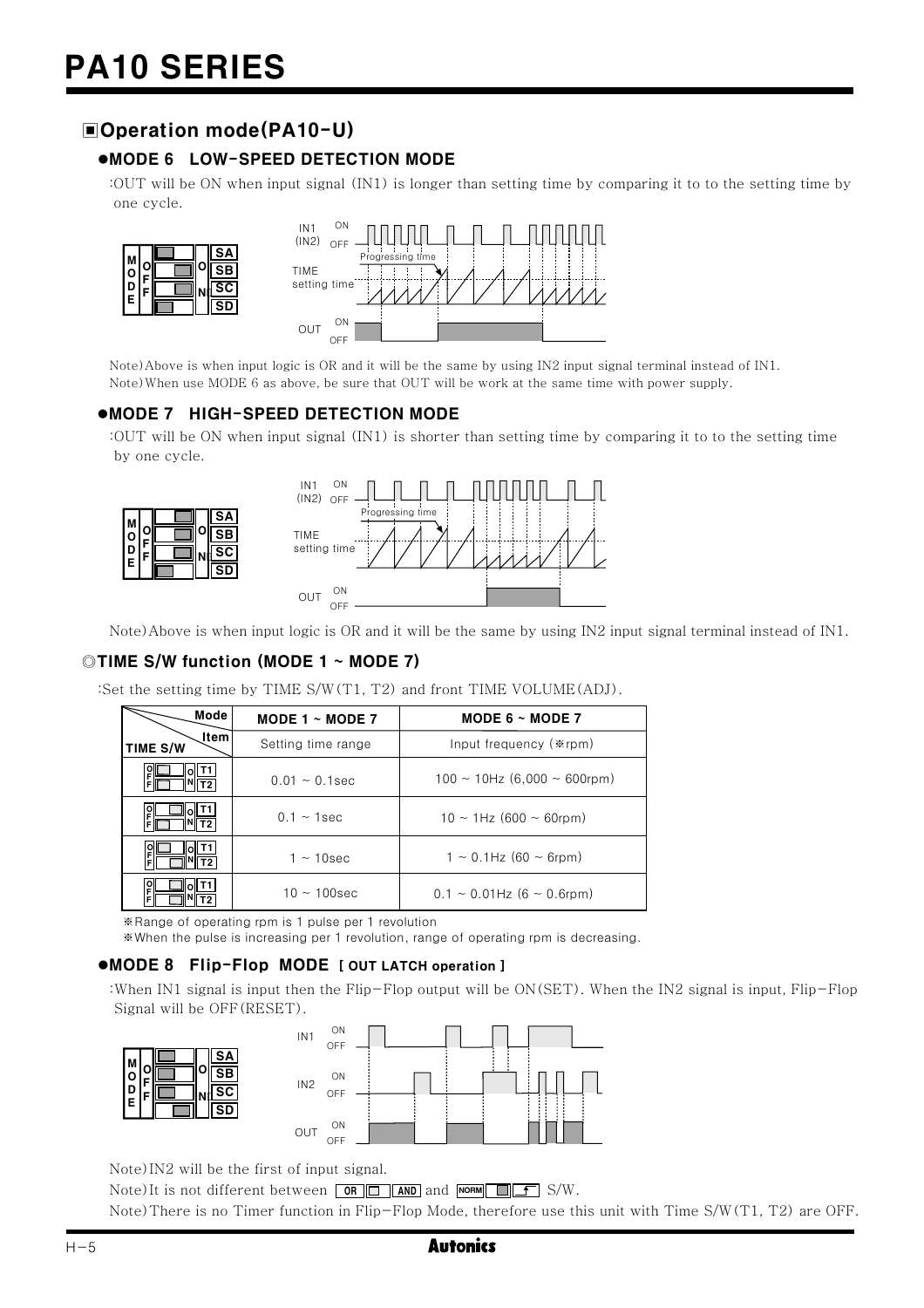# **□Operation mode(PA10-U)**

# ©ENCODER MODE(MODE 9 ~ MODE 11)

- 1) There should be 90° phase difference between IN1 and IN2 for input terminal.
- 2) Please connect A phase output of encoder to IN1 and B phase output of encoder to IN2, when use NPN open collector or Totempole output type of encoder with PA10-U.

In this case, turnded to CW direction detection signal  $(0.C OUT2, OUT)$  output of  $PA10-U$  will be OFF.

3) There are output function of pulse (O.C OUT1) has been multiplied ( $\times$ 1,  $\times$ 2,  $\times$ 4 times) against input signal and Direction detection output (O.C OUT2, OUT) function which detects direction of encoder rotation in Encoder mode.

<u>SA</u>

 $\overline{\text{SB}}$ 

 $\overline{\mathsf{sc}}$ 

 $\overline{\text{SD}}$ 

 $\Omega$ 

- 4) Be sure to Input speed (cps) of connected equipment due to pulse width of O.C OUT1 is short.
- 5) OR AND NORM SURF NORM NORM Selection S/W can be set at any position.

M

 $\ddot{\circ}$ 

Ō

E

F

Ŀ

#### •MODE 9 ENCODER (Input pulse  $\times$  1time)







●MODE 11 ENCODER



\*Note)Tw(pulse width) can be changed according to max. input frequency.

#### ©TIME S/W function in Encoder mode

:TIME S/W is to convert output pulse width (Tw).

| TIME S/W      | Max. input frequency | Output pulse width (Tw) | Input speed of connected<br>equipment(cps) |
|---------------|----------------------|-------------------------|--------------------------------------------|
| ە<br>F        | 100KHz               | Approx. $0.5\mu s$      | Min. $2000KHz(2,000kcps)$                  |
| 읽<br>E        | 10KHz                | Approx. $5\mu s$        | Min. $200KHz(200kcps)$                     |
| $\frac{1}{2}$ | 1KHz                 | Approx. $50 \mu s$      | Min. $20KHz(20kcps)$                       |
| $\frac{1}{2}$ | 100Hz                | Approx. $500 \mu s$     | Min. $2KHz(2kcps)$                         |

 $(C)$ Temp. controller  $(n)$ 

 $(\triangle)$ 

 $(\mathbb{B})$ Timer

Counter

Power controller

 $(E)$ Panel meter

 $(\mathop{\mathsf{F}})$ Tacho/ Speed/ Pulse meter

 $(G)$ Display unit

 $(H)$ Sensor<br>controller

 $(1)$ Proximity sensor

 $(.1)$ Photo electric sensor

 $(\mathbb{K})$ Pressure sensor

 $(\mathsf{L})$ **Rotary** encoder

(M)<br>5-Phase stepping motor &<br>Driver & Controller